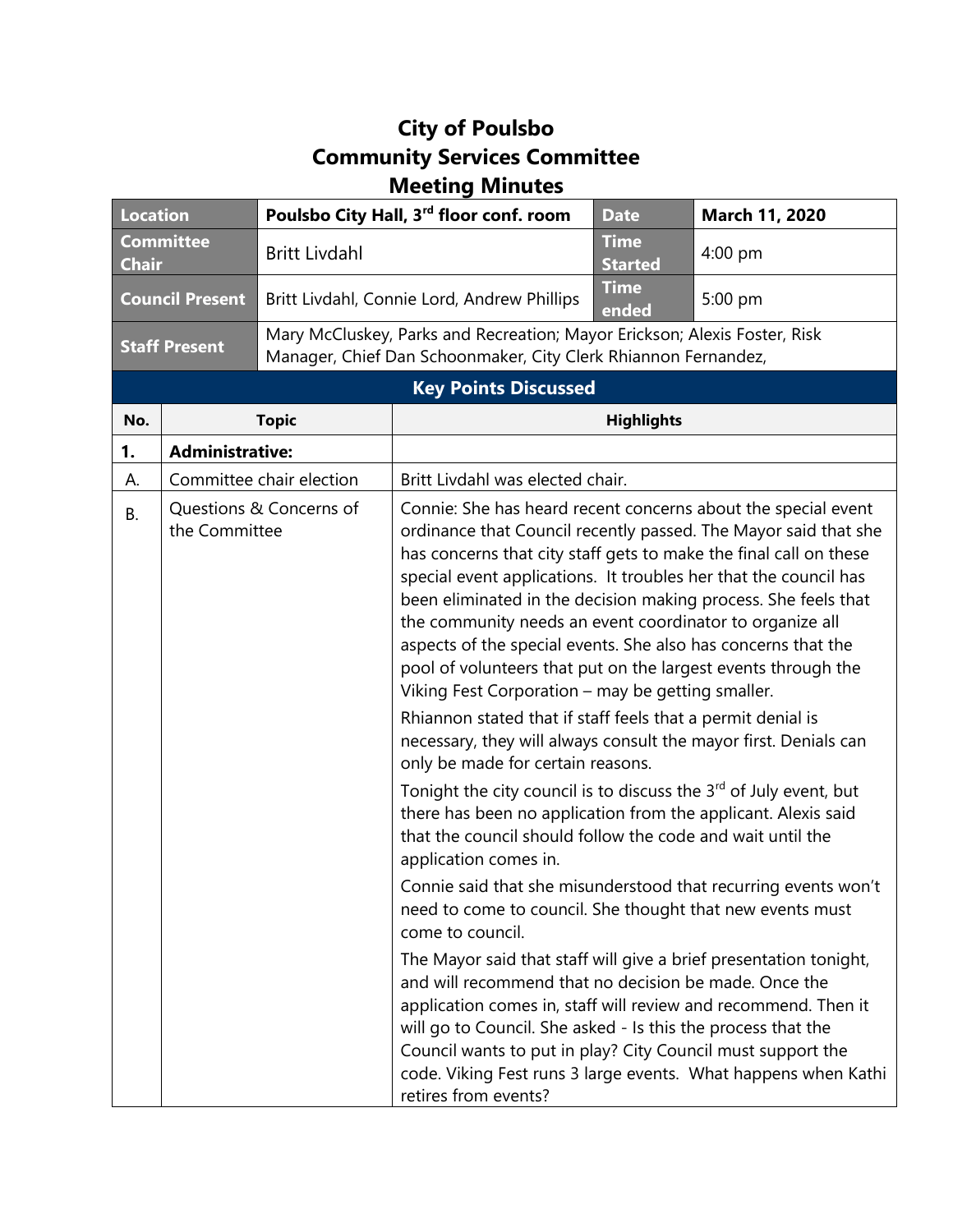|           |                                                  | Becky has concerns that the staff will make the final<br>recommendation as they can be very conservative.<br>Becky doesn't want to eliminate the ability for these events to<br>be hosted in the community.                                                                                                                                                                                                                                                                                                                        |
|-----------|--------------------------------------------------|------------------------------------------------------------------------------------------------------------------------------------------------------------------------------------------------------------------------------------------------------------------------------------------------------------------------------------------------------------------------------------------------------------------------------------------------------------------------------------------------------------------------------------|
| C.        | Agenda and Extended<br>Agenda Review             | Andrew requested and all agreed that the CSC will review the<br>special event ordinance at their April 8 meeting, and would like<br>to know how other communities handle the permit process<br>including denials.                                                                                                                                                                                                                                                                                                                  |
| D.        | <b>Approval of Minutes:</b><br>01/08/2020        | M/S/A CL/AP                                                                                                                                                                                                                                                                                                                                                                                                                                                                                                                        |
| 2.        | <b>Agenda Items:</b>                             |                                                                                                                                                                                                                                                                                                                                                                                                                                                                                                                                    |
| А.        | House Bill 2625 - now<br>Senate Bill 2525 review | This bill is now dead. It would have allowed for 1/10 of 1% sales<br>tax for parks. Affordable housing has instead become a focus for<br>a sales tax addition.                                                                                                                                                                                                                                                                                                                                                                     |
| <b>B.</b> | Tourism Promotion Area -<br>review               | Mary reviewed the Tourism Promotion Area. This is a special<br>assessment area that must be requested by petition via the<br>lodging industry in a city. The City Council would then agree to<br>hold a public hearing to form the TPA, and set an assessment of<br>\$2 - \$5. This assessment must be spent on tourism promotion.<br>An advisory board would also need to be created to make<br>recommendations on how the money should be spent. The<br>petition will come forward from the two local hotels in April or<br>May. |
| C.        | <b>Memorial Bench Policy</b>                     | Mary reviewed the new Memorial Bench Policy that staff has<br>created. She has had at least two requests in the last few<br>months, and the city really needed to have a process in place.<br>The staff will work with families, and the City has the final say on<br>the bench itself and its placement. The parks and recreation<br>commission and the mayor have reviewed the policy.                                                                                                                                           |
| D.        | <b>Special Event Permit Review</b>               | CSC reviewed and discussed four special event applications:                                                                                                                                                                                                                                                                                                                                                                                                                                                                        |
|           |                                                  | April 11, Easter Egg Hunt - no questions or concerns.                                                                                                                                                                                                                                                                                                                                                                                                                                                                              |
|           |                                                  | July 26 Kitsap Invitational Summer Scrimmage - no questions or<br>concerns.                                                                                                                                                                                                                                                                                                                                                                                                                                                        |
|           |                                                  | June 20 Midsommer Fest - no questions or concerns.                                                                                                                                                                                                                                                                                                                                                                                                                                                                                 |
|           |                                                  | June 27 PetsWalk. Connie asked why the Spider box was not<br>needed for this event. Mary said it was because they were only<br>using outlets in the pavilion for music. Andrew pointed out that<br>the insurance questions $#6$ – was marked NO. It probably<br>should have been a YES. It was asked that page numbers be<br>added to the application.                                                                                                                                                                             |